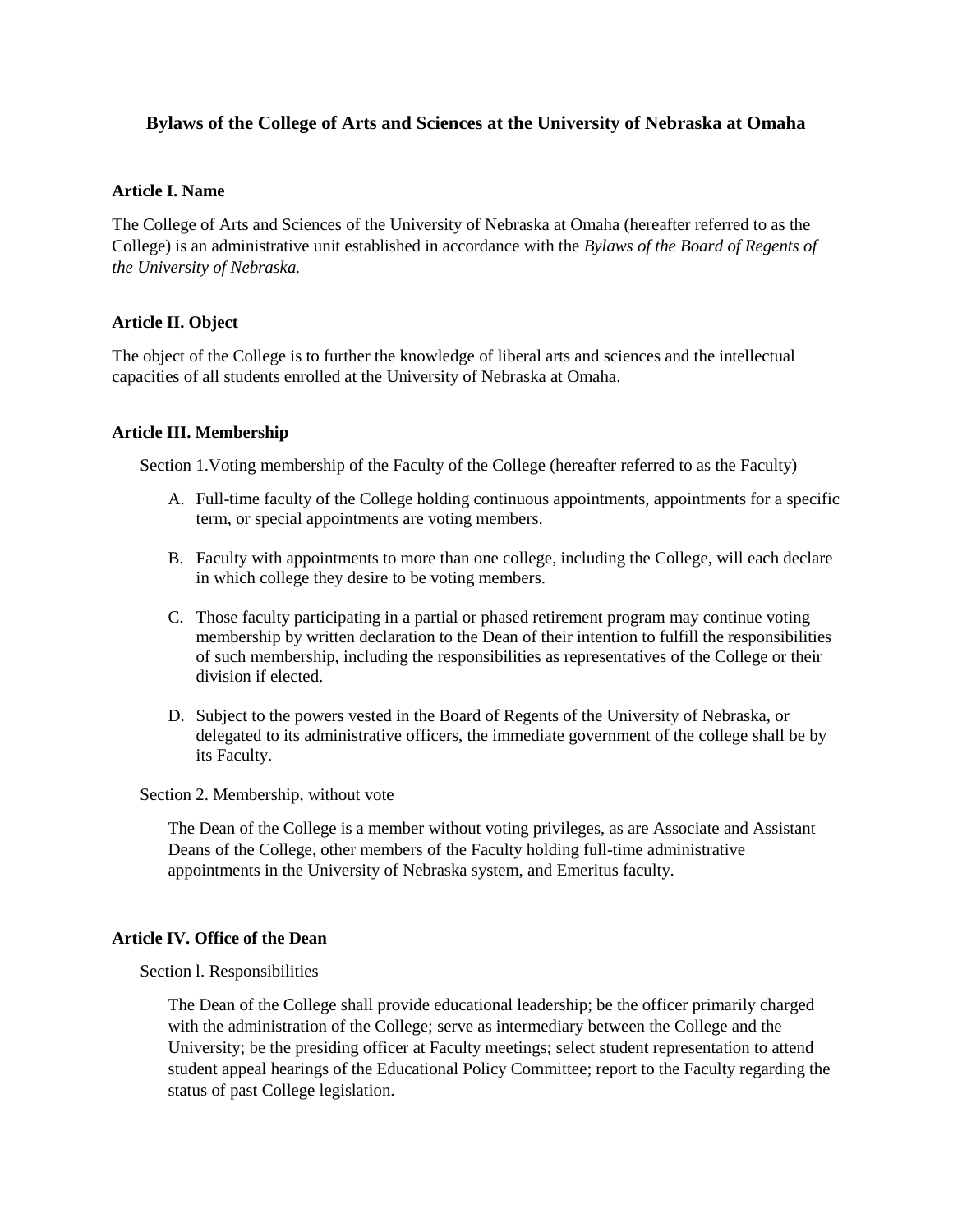#### Section 2. Selection of the Dean

Appointment of the Dean shall be recommended to the President and the Board of Regents by the Chancellor, following procedures specified in the *Bylaws of the Board of Regents of the University of Nebraska*. When College recommendations are made for membership on an advisory/search committee, these shall be made by the College Advisory Committee. Every three to five years the Advisory Committee shall make recommendations to the Chancellor or designated representative concerning continued appointment of the Dean. More frequent evaluations may be conducted at the discretion of the College Advisory Committee or in response to a petition of at least twenty percent of the full-time faculty of the College.

#### Section 3. Temporary vacancy

In case of incapacitation or other temporary vacancy in the office of the Dean, the Advisory Committee shall confer with the Senior Vice Chancellor for Academic and Student Affairs on the appointment of an Acting Dean.

#### Section 4. Board of Chairs and Directors

- A. Object. The Board shall provide a forum for communication and discussion of problems and concerns relating to administration, make recommendations to the Dean in matters relating to University administrative policies and procedures which affect the College, make recommendations to the Dean in matters relating to administrative policies and procedures within the College and its departments or other administrative units, and advise the Dean on matters delegated to it by a standing committee. These duties shall not supersede those delegated to the standing committees described in Article VIII, section 1.
- B. Membership. The Board shall consist of chairs of all academic departments of the College and the academic heads of its schools and the academic programs in or administered by the College. The Dean, Associate Deans and Assistant Deans are ex officio members without voting rights. Faculty of programs associated within an academic department chaired by someone with alternate disciplinary affiliation may, as they choose, designate a representative without vote from among themselves. In the event a member must be absent from a Board meeting, the member may designate an alternate.
- C. Presiding Officer. At the first meeting of each academic year, a presiding officer shall be elected from among the members of the Board. This presiding officer shall be responsible for presiding at meetings; establishing the meeting time and place for regular and special meetings; receiving agenda items for meetings and distributing agendas to members; and acting as representative for the Board.
- D. Meetings. The Board shall convene at regular intervals to be determined by the membership at the beginning of each academic year. Any member may request that the presiding officer include an item on the agenda of a regular meeting. Special meetings may be called at the request of the Dean, the Senior Vice Chancellor for Academic and Student Affairs, the Chancellor, or any four members of the Board.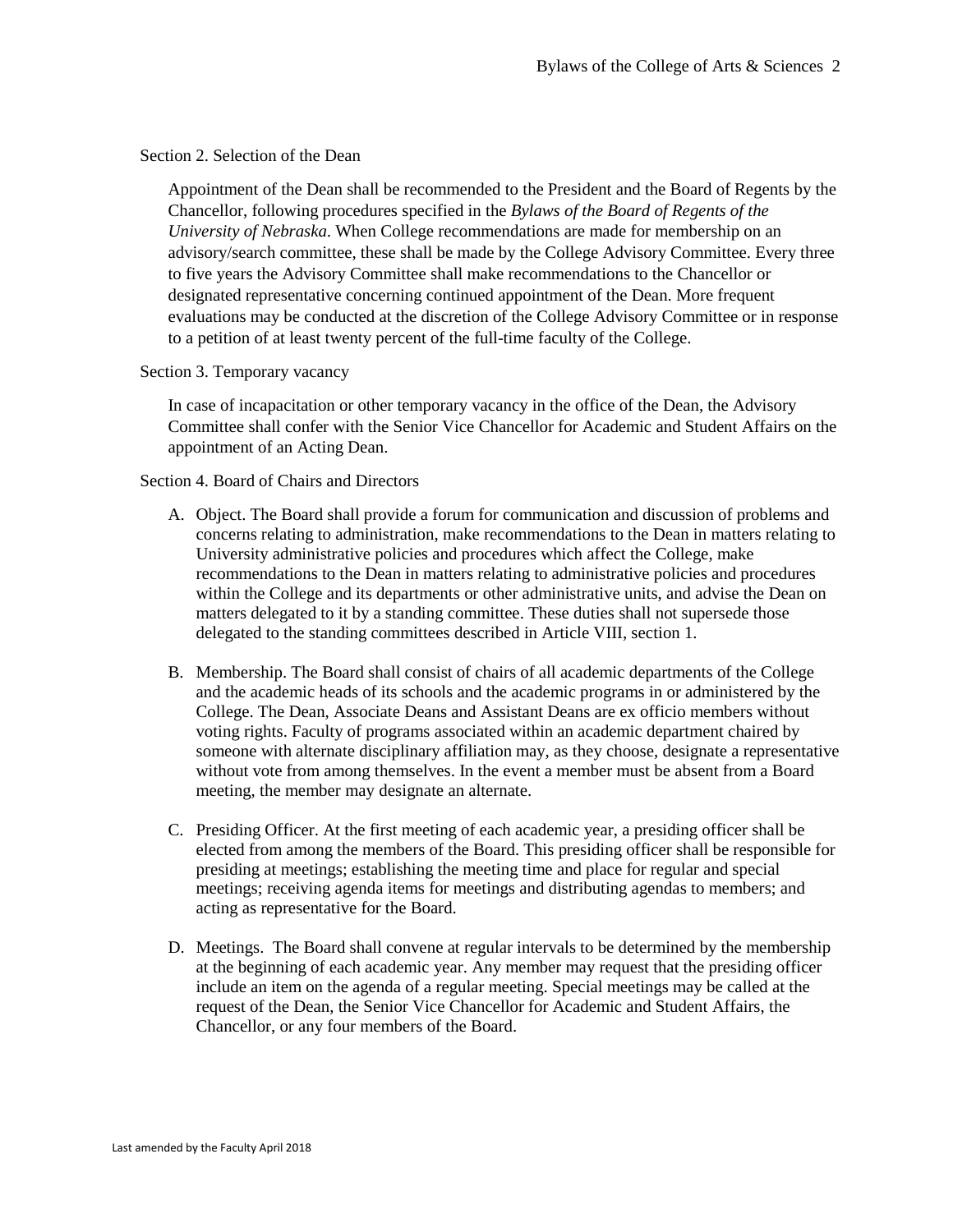## **Article V. College Meetings**

Section 1. Schedule and notice

Regular meetings will be held each fall and spring at a time designated by the Dean with at least two weeks' notice given to the Faculty. Special meetings may be called by the Chancellor, the Senior Vice Chancellor for Academic and Student Affairs, or the Dean. Special meetings must be called by the Dean within ten workdays after petition by at least ten Faculty members, request of the Advisory Committee, or vote of the Faculty when in regular or special session. Notice of at least five working days must be given to the Faculty of such special session, including the business to be transacted.

Section 2. Quorum

Twenty percent of the Faculty will constitute a quorum.

Section 3. Presiding officer

The Dean will preside at meetings of the College. In the absence of the Dean, the Advisory Committee will designate the presiding officer, who may be the chairperson of the Advisory Committee.

Section 4. Meetings

The format and structure of each meeting will be determined by the Advisory Committee in consultation with the dean.

Agendas of regular meetings will include opportunities for reports of standing committees and Dean's councils. A quorum of the Faculty is empowered to approve minutes, receive reports, and introduce, discuss and amend motions, and approve motions such as personal commendations which do not impact further action by the College, its departments or other administrative units, or its committees. Items which do call for further action by the College must be submitted, with a summary of the discussion, to the entire Faculty for vote by ballot.

# **Article VI. Divisions**

For the purpose of College committee membership, departments and Faculty are hereby partitioned into three divisions: Natural Sciences, Social Sciences, and Humanities. Natural Science departments are Biology, Chemistry, Geography-Geology, Mathematics, and Physics. Social Science departments are Black Studies, Political Science, Psychology, and Sociology & Anthropology. Humanities departments are English, Foreign Languages, History, and Philosophy & Religion.

# **Article VII. Departments and Chairs**

Section l. Departments and meetings

A department is an academic community of interest and an administrative unit of the College. Subject to the jurisdiction of institutions which have overall responsibility for the University of Nebraska at Omaha and in conformity with the policies of the College of Arts and Sciences, a department shall determine its policies and programs through means adopted by the department.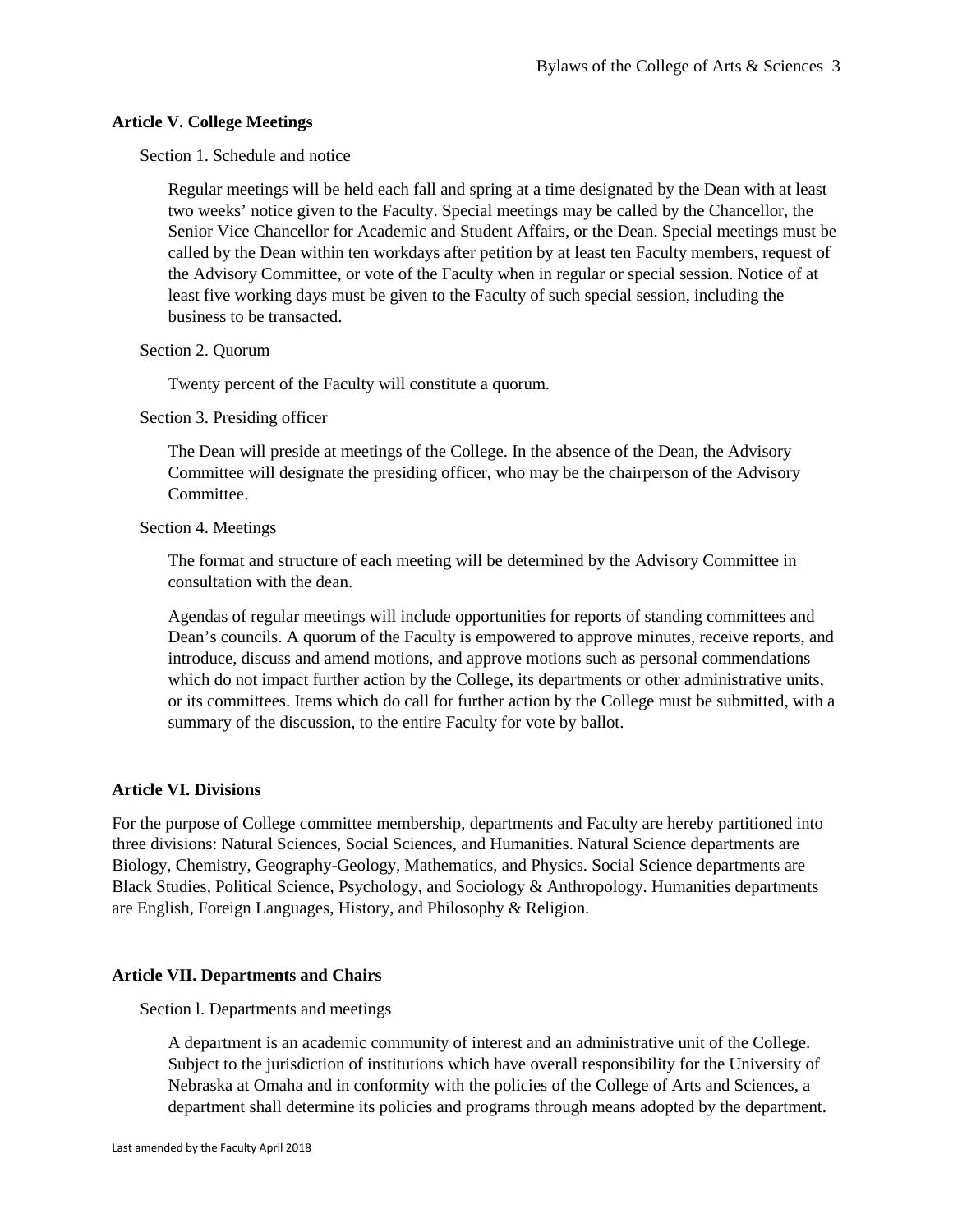The chair of the department or the departmental staff may make recommendations to the Dean and Faculty of the College concerning the welfare of the department or its relations to other departments. Before making such recommendations, the chair of the department shall consult with the departmental faculty. Where the recommendation of the chair differs from the advice given by the departmental faculty, the chair shall so inform the Dean. Meetings of the departmental staff may be called by the Chancellor, the Dean, the chair, or by a majority of its members.

## Section 2. Chair

- A. The department chair shall be responsible to the Dean for departmental administration; be the department's official representative in all matters except those delegated to other members of the department; and serve as intermediary between the department and other individuals and units of the university.
- B. Chairs shall be appointed as provided in the *Bylaws of the Board of Regents*, upon recommendation of the Dean, after appropriate consultation with the departmental faculty and concurrence by the Senior Vice Chancellor for Academic and Student Affairs for a term not exceeding four years. Within a reasonable time before recommending the reappointment of a chair, the Dean shall take a closed ballot of the department members on the question of reappointment of the incumbent.
- C. In case of a vacancy existing or pending in a department chair, the Dean will request that the department provide one or more names of potential candidates for chair, a request which shall be fulfilled through means adopted by the department.

# **Article VIII. Committees**

Section l. Standing Committees

- A. There shall be three standing committees: the Advisory Committee, the Educational Policy Committee, and the Reappointment, Promotion and Tenure Committee.
- B. Eligibility. Standing committees will be composed of elected members of the Faculty. Members of the Reappointment, Promotion and Tenure Committee must also be tenured. No standing committee shall have more than two members from a given department. Faculty shall not be eligible for consecutive terms on a committee or for membership on more than one standing committee. Faculty on leave or sabbatical are replaced.
- C. Term of service. Each standing committee shall be composed of three members from each division on staggered terms of three years, so that normally one-third of the faculty and division membership is elected each year.
- D. Election. The election of standing committee members and representatives to the Faculty Senate and Graduate Council shall be conducted annually. The Advisory Committee shall prepare hare preferential ballots containing names of eligible faculty members nominated that year by the chair or director of their academic units. The ballot will group nominees for College committees by division. All Faculty vote on representatives for all divisions. Any faculty nominated and elected to more than one College committee will select on which one of these to serve. Otherwise the nominee in each division receiving the highest number of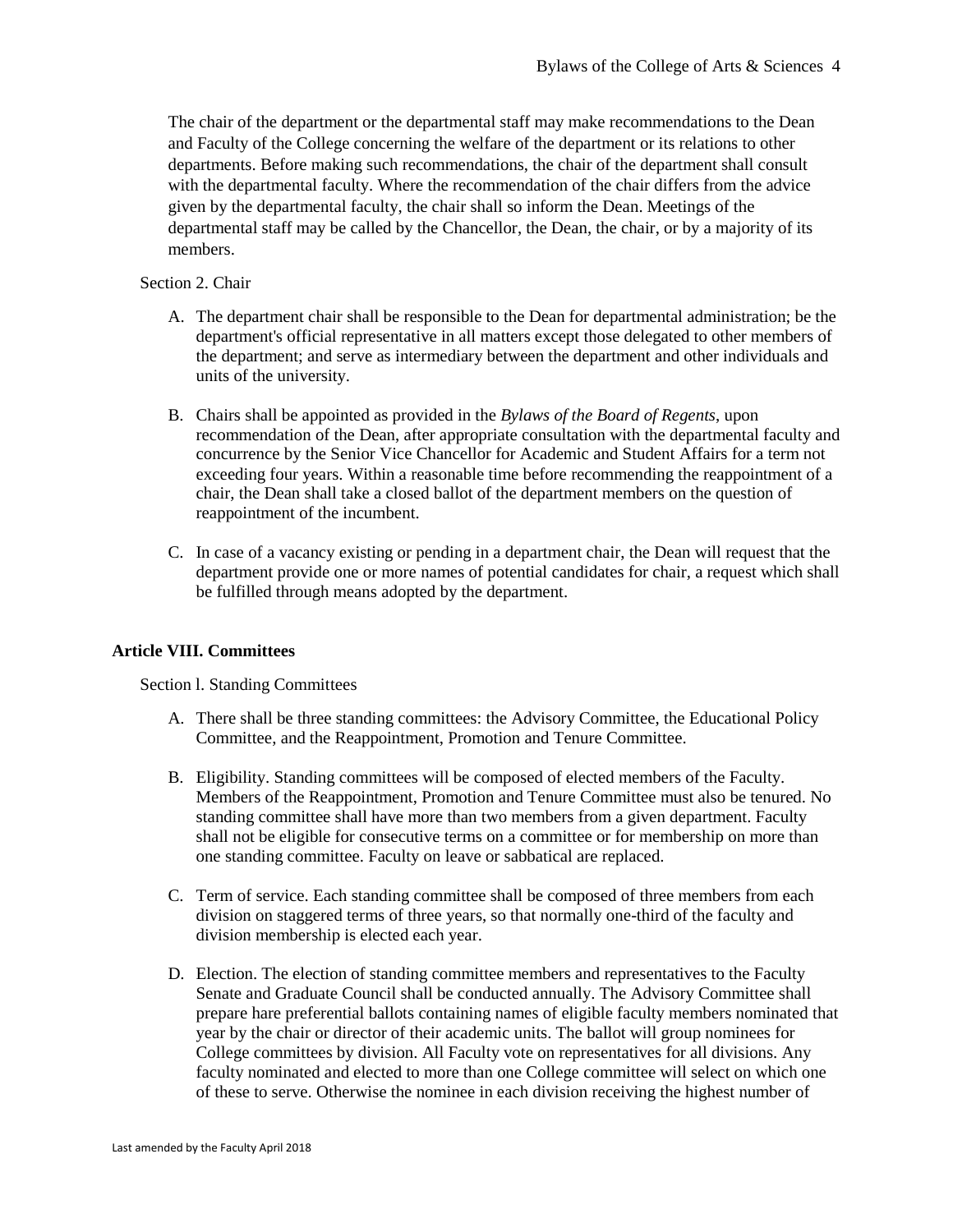votes shall be elected, or elected to the longer term if there is more than one. If there is more than one opening, the nominee receiving the second highest number of votes shall be elected to the shorter term. If a standing committee vacancy arises at a time which would otherwise require a special election, or if a vacancy for one semester or less appears, the eligible candidate receiving the next higher number of votes for that seat will be appointed to fill the vacant term. Tie votes will be determined by lot.

- E. Faculty Senate. Each academic department will maintain a representative on the Faculty Senate. The faculty of each department will decide on a method for selecting nominees, runners-up, and replacements when replacements are needed. The department chair is responsible for implementing the method chosen. Nominees will be elected by the College faculty each January or as required by the Faculty Senate.
- F. Ex-officio members. The Dean or the Dean's designated representative shall be an ex-officio member of each standing committee without voting privileges.
- G. Officers. The members of each standing committee will elect a chair from among the voting membership. The chair will preside at meetings of the committee, and report committee actions at regular meetings of the Faculty. Each committee is free to designate and select other officers.

Section 2. The Advisory Committee

The Advisory Committee shall advise the Dean on matters initiated by the Committee or by the faculty; advise the Dean on matters the Dean refers to it; formulate legislation for presentation to the Faculty; set the agenda for meetings of the College; advise the Dean on implementation of College legislation, Faculty Development Fellowship awards and policies, and Faculty Awards; oversee Faculty Representative Elections and *College Bylaws* review and maintenance; review the long run and general aspects of the College's activities, including staff, facility, and technology requirements and the strategic planning process for the College.

Section 3. The Educational Policy Committee

- A. Academic standards. The Educational Policy Committee shall
	- 1. advise the Dean on all matters of educational policy;
	- 2. advise the Dean on the academic appeals policies and procedures of the departments;
	- 3. advise the Dean on appointment of the College representatives to the University's General Education Steering Committee;
	- 4. exercise general oversight of the college's academic standards as published in the student catalog;
	- 5. recommend to the Faculty proposed legislation concerning admission and graduation requirements of the College, submitting proposals to the Advisory Committee for inclusion in the College meeting agenda and balloting;
	- 6. evaluate proposals for new academic programs and changes to existing academic programs and advise the Dean on such matters; academic programs include majors, minors, concentrations (CPACS and A&S), and certificates;
	- 7. evaluate proposals for new courses and changes to existing courses and advise the Dean on such matters.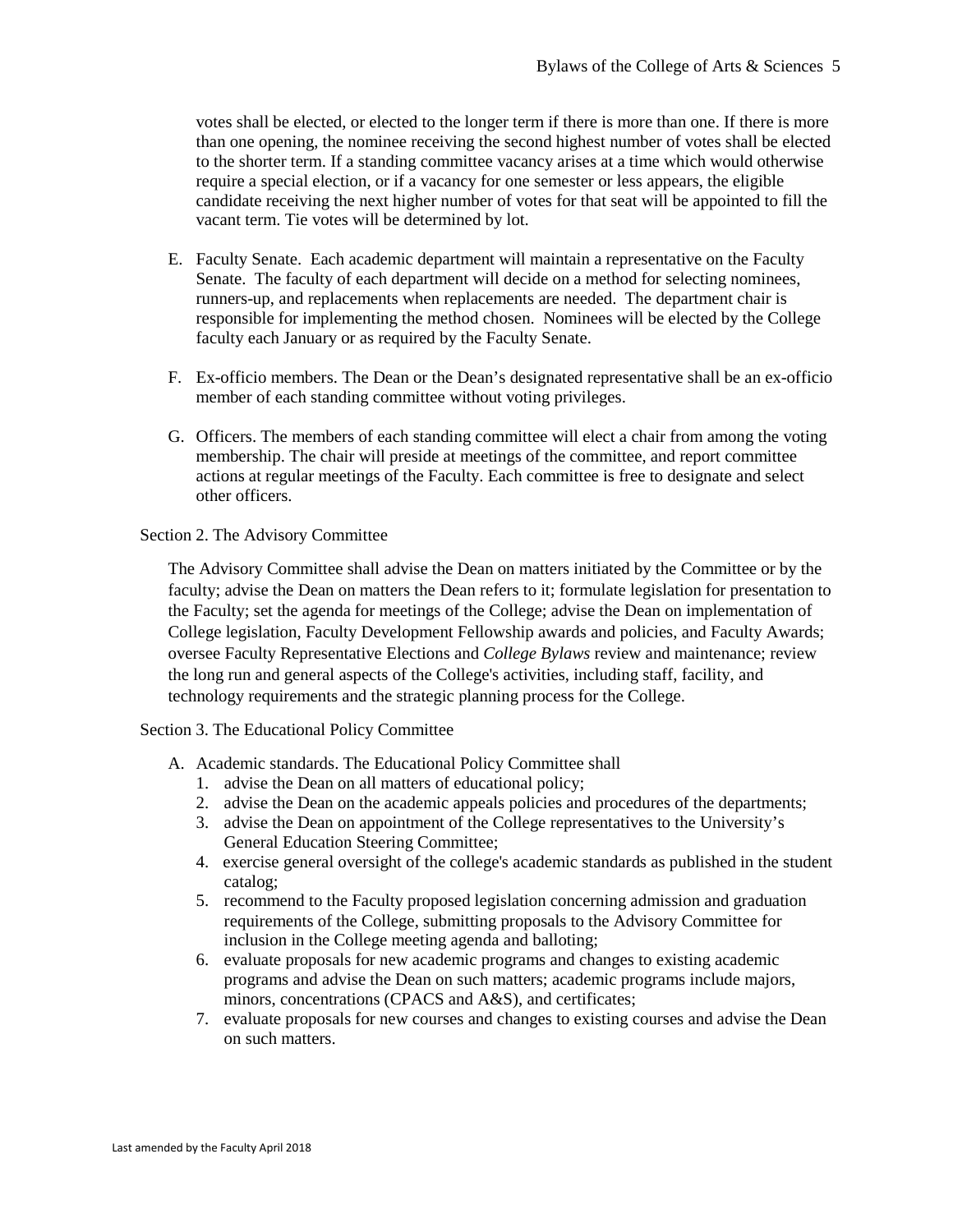- B. Academic appeals. The Educational Policy Committee shall be authorized by the Faculty
	- 1. to assess the impact of College rules on students' progress toward graduation through periodic review of the number and kinds of exemptions effected by the Dean's staff;
	- 2. to serve as an appeals committee for students who believe that evaluation of their academic progress has been prejudiced or capricious.
		- a.In preparation for serving as an appeals committee, the Committee shall invite the Dean to designate two student representatives, selected from a list of four supplied by the Student Regent, to attend grade appeal hearings and deliberations.
		- b.If the committee finds that a faculty member has been capricious or prejudiced in assigning a grade, the committee shall advise the Dean accordingly.

Section 4. The Reappointment, Promotion and Tenure Committee

The Reappointment, Promotion and Tenure Committee shall have general faculty review responsibilities; advise the Dean on appeals of annual review which impact exceptional performance salary increases; recommend policies concerning reappointment, promotion, and continuous appointment within the College; be consulted by the Dean in recommending the reappointment, non-reappointment, promotion, continuous appointment, demotion, transfer, or dismissal of any Faculty member of the College. If the recommendation of the Reappointment, Promotion and Tenure Committee on any individual faculty review differs from the Dean's recommendation, the Dean shall so inform the committee in writing with copies to the Senior Vice Chancellor for Academic and Student Affairs and the Chancellor.

Each year the committee will review the *Reappointment, Promotion and Tenure Guidelines* of the College and report to the Faculty of the College at the spring college meeting regarding the continued appropriateness of the guidelines or make recommendations for change.

Section 5. Special Committees

Special committees may be created by the Dean, the Faculty, and the standing committees. Members of special committees will be appointed by the Dean, unless otherwise determined for special committees created by the Faculty or one of its standing committees.

# **Article IX. Supra-Departmental or Inter-Departmental Units**

Supra-Departmental or Inter-Departmental units, such as schools and interdisciplinary programs, may be established. Channels of administrative communication shall be defined when such units are created. Annual assessment and reappointment recommendations for faculty in such units shall be the consistent responsibility of a single administrator, such as department chair or school director.